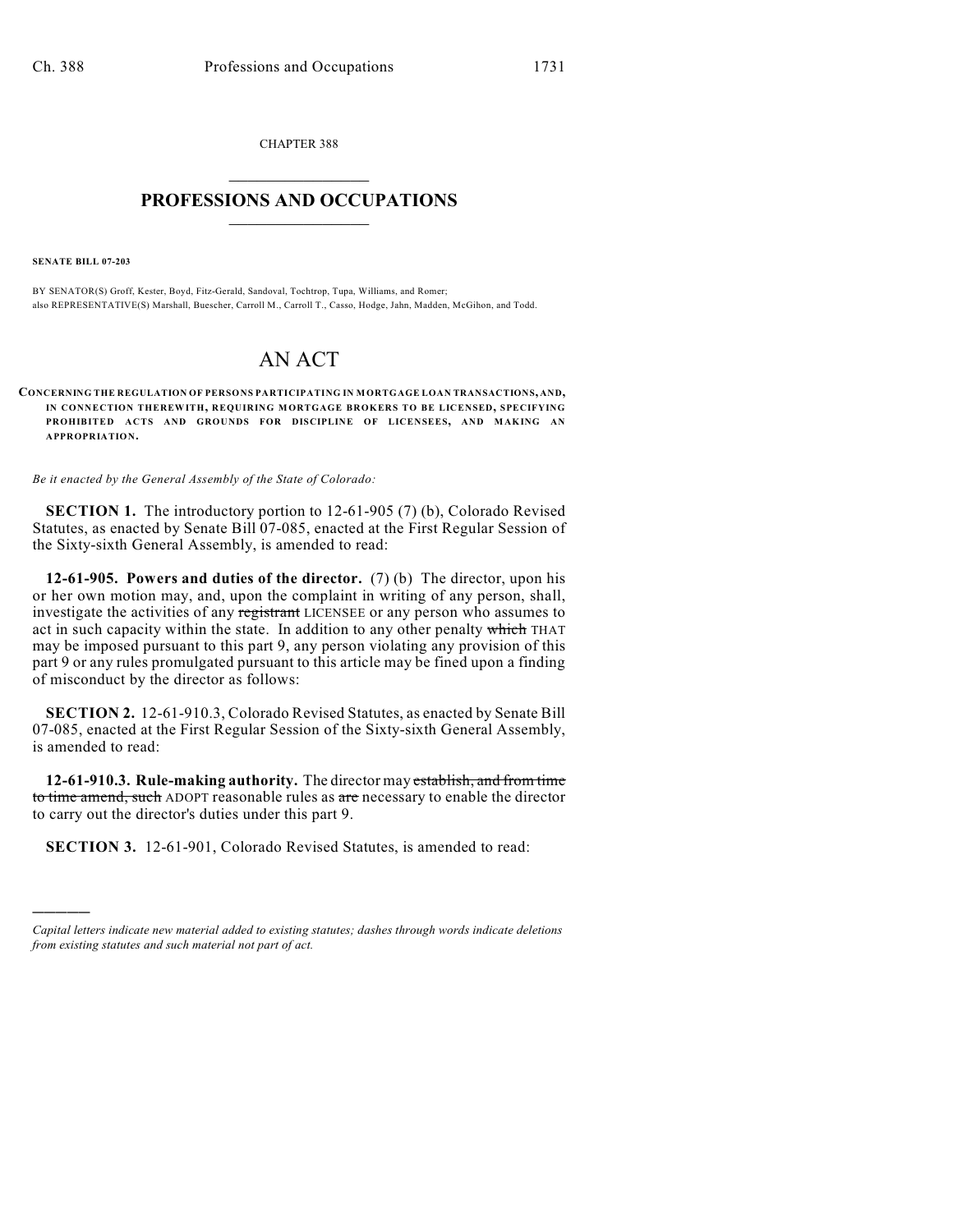**12-61-901. Short title.** This part 9 shall be known and may be cited as the "Mortgage Broker Registration LICENSING Act".

**SECTION 4.** 12-61-903, Colorado Revised Statutes, is amended to read:

**12-61-903. License required - rules.** (1) (a) On or after January 1, 2007 2008, unless registered with the director LICENSED BY THE DIRECTOR, a person shall not broker a mortgage, offer to broker a mortgage, act as a mortgage broker, or offer to act as a mortgage broker.

(b) A registered LICENSED mortgage broker shall apply for registration LICENSE RENEWAL in accordance with subsection  $(2)$  (4) of this section every three years.

(c) A MORTGAGE BROKER WHO WAS REGISTERED UNDER THE PREDECESSOR TO THIS SECTION ON OR BEFORE JANUARY 1, 2008, SHALL HAVE HIS OR HER REGISTRATION CONVERTED TO A LICENSE UPON SATISFACTION OF ALL INITIAL LICENSING REQUIREMENTS THAT HE OR SHE HAD NOT ALREADY SATISFIED WHEN APPLYING FOR REGISTRATION. THE INITIAL TERM OF LICENSURE OF SUCH A MORTGAGE BROKER SHALL EXPIRE ON THE THIRD ANNIVERSARY OF HIS OR HER INITIAL REGISTRATION.

(2) An applicant for registration INITIAL LICENSING shall submit to the director the following:

(a) A criminal history background RECORD check in compliance with subsection  $(3)$  (5) of this section;

(b) A disclosure of all administrative discipline taken against the applicant concerning the categories listed in section 12-61-905 (1) (c); and

(c) The application fee established by the director in accordance with section 12-61-908.

(3) (a) IN ADDITION TO THE REQUIREMENTS IMPOSED BY SUBSECTION (2) OF THIS SECTION, ON OR AFTER JANUARY 1, 2009, EACH INDIVIDUAL APPLICANT FOR INITIAL LICENSING AS A MORTGAGE BROKER SHALL HAVE SATISFACTORILY COMPLETED, WITHIN THE THREE YEARS IMMEDIATELY PRECEDING THE DATE OF THE APPLICATION, A MORTGAGE LENDING FUNDAMENTALS COURSE APPROVED BY THE DIRECTOR AND CONSISTING OF AT LEAST NINE HOURS OF CLASSROOM INSTRUCTION IN SUBJECTS RELATED TO MORTGAGE LENDING. IN ADDITION, THE APPLICANT SHALL HAVE SATISFACTORILY COMPLETED A WRITTEN EXAMINATION APPROVED BY THE DIRECTOR.

(b) THE DIRECTOR MAY CONTRACT WITH ONE OR MORE INDEPENDENT TESTING SERVICES TO DEVELOP, ADMINISTER, AND GRADE THE EXAMINATIONS REQUIRED BY PARAGRAPH (a) OF THIS SUBSECTION (3) AND TO MAINTAIN AND ADMINISTER LICENSEE RECORDS. THE CONTRACT MAY ALLOW THE TESTING SERVICE TO RECOVER FROM APPLICANTS ITS COSTS INCURRED IN CONNECTION WITH THESE FUNCTIONS. THE DIRECTOR MAY CONTRACT SEPARATELY FOR THESE FUNCTIONS AND MAY ALLOW THE COSTS TO BE COLLECTED BY A SINGLE CONTRACTOR FOR DISTRIBUTION TO OTHER CONTRACTORS.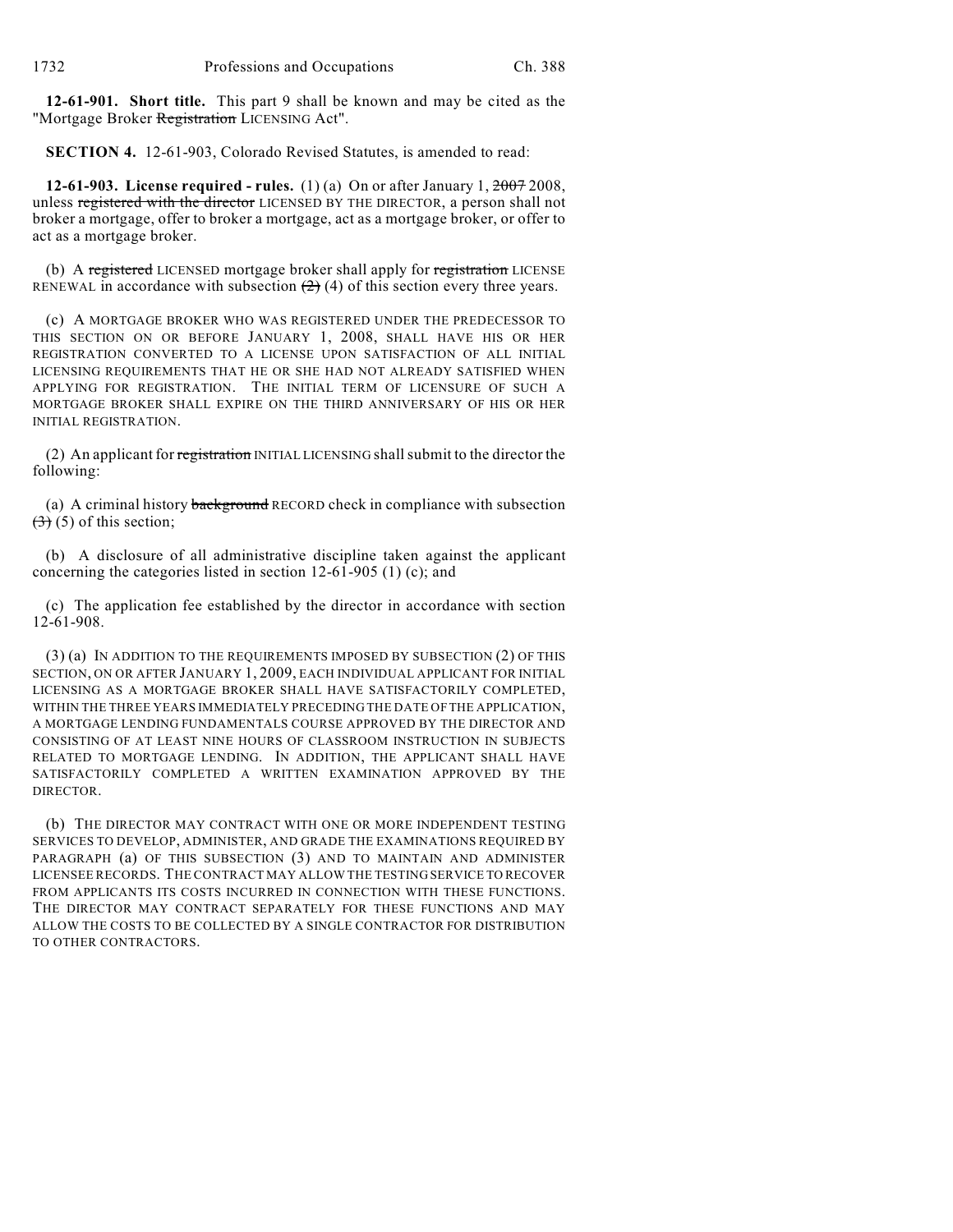(4) AN APPLICANT FOR LICENSE RENEWAL SHALL SUBMIT TO THE DIRECTOR THE FOLLOWING:

(a) A DISCLOSURE OF ALL ADMINISTRATIVE DISCIPLINE TAKEN AGAINST THE APPLICANT CONCERNING THE CATEGORIES LISTED IN SECTION 12-61-905 (1) (c); AND

(b) THE RENEWAL FEE ESTABLISHED BY THE DIRECTOR IN ACCORDANCE WITH SECTION 12-61-908.

 $(3)$  (5) Prior to submitting an application for registration A LICENSE, an applicant shall submit a set of fingerprints to the Colorado bureau of investigation. Upon receipt of the applicant's fingerprints, the Colorado bureau of investigation shall use the fingerprints to conduct a state and national criminal history record check using records of the Colorado bureau of investigation and the federal bureau of investigation. All costs arising from such criminal history record check shall be borne by the applicant and shall be paid when the set of fingerprints is submitted. Upon completion of the criminal history record check, the bureau shall forward the results to the director.

 $(4)$  (6) Before registering GRANTING A LICENSE TO an applicant, the director shall require the applicant to post a bond as required by section 12-61-907.

 $(5)(7)$  The director shall issue or deny a registration LICENSE within twenty-one days after receiving the completed criminal history record check, completed application, application fee, and proof of the posting of the surety bond.

(8) (a) THE DIRECTOR MAY REQUIRE, AS A CONDITION OF LICENSE RENEWAL ON OR AFTER JANUARY 1, 2009, CONTINUING EDUCATION OF LICENSEES FOR THE PURPOSE OF ENHANCING THE PROFESSIONAL COMPETENCE AND PROFESSIONAL RESPONSIBILITY OF ALL LICENSEES.

(b) CONTINUING PROFESSIONAL EDUCATION REQUIREMENTS SHALL BE DETERMINED BY THE DIRECTOR; EXCEPT THAT LICENSEES SHALL NOT BE REQUIRED TO COMPLETE MORE THAN NINE CREDIT HOURS OF CONTINUING EDUCATION WITHIN A THREE-YEAR PERIOD. THE DIRECTOR MAY CONTRACT WITH ONE OR MORE INDEPENDENT SERVICE PROVIDERS TO DEVELOP, REVIEW, OR APPROVE CONTINUING EDUCATION COURSES. THE CONTRACT MAY ALLOW THE INDEPENDENT SERVICE PROVIDER TO RECOVER FROM LICENSEES ITS COSTS INCURRED IN CONNECTION WITH THESE FUNCTIONS. THE DIRECTOR MAY CONTRACT SEPARATELY FOR THESE FUNCTIONS AND MAY ALLOW THE COSTS TO BE COLLECTED BY A SINGLE CONTRACTOR FOR DISTRIBUTION TO OTHER CONTRACTORS.

(9) (a) THE DIRECTOR MAY REQUIRE CONTRACTORS AND PROSPECTIVE CONTRACTORS FOR SERVICES UNDER SUBSECTIONS (3) AND (8) OF THIS SECTION TO SUBMIT, FOR THE DIRECTOR'S REVIEW AND APPROVAL, INFORMATION REGARDING THE CONTENTS AND MATERIALS OF PROPOSED COURSES AND OTHER DOCUMENTATION REASONABLY NECESSARY TO FURTHER THE PURPOSES OF THIS SECTION.

(b) THE DIRECTOR MAY SET FEES FOR THE INITIAL AND CONTINUING REVIEW OF COURSES FOR WHICH CREDIT HOURS WILL BE GRANTED. THE INITIAL FILING FEE FOR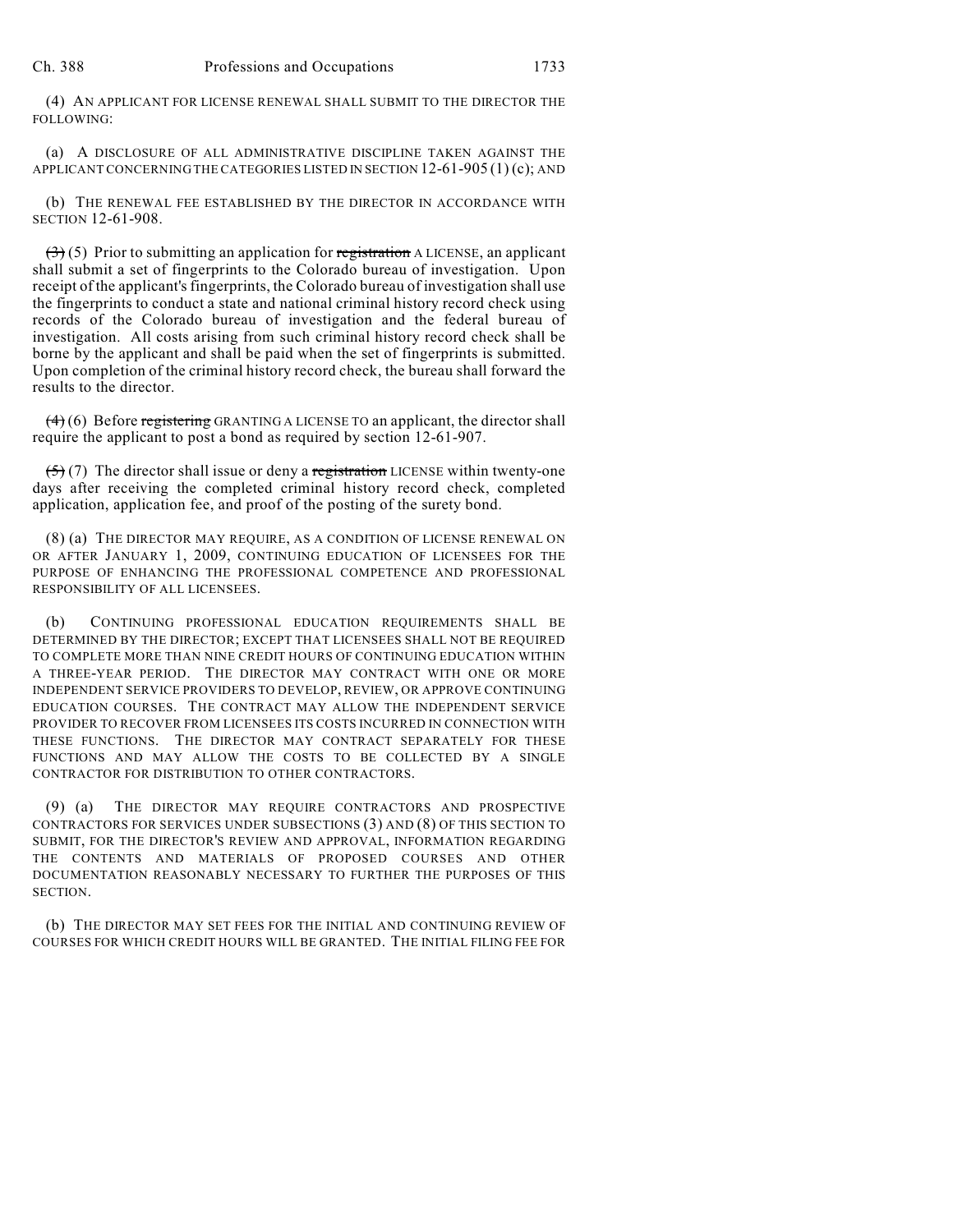REVIEW OF MATERIALS SHALL NOT EXCEED FIVE HUNDRED DOLLARS, AND THE FEE FOR CONTINUED REVIEW SHALL NOT EXCEED TWO HUNDRED FIFTY DOLLARS PER YEAR PER COURSE OFFERED.

(10) THE DIRECTOR MAY ADOPT REASONABLE RULES TO IMPLEMENT THIS SECTION.

**SECTION 5.** Part 9 of article 61 of title 12, Colorado Revised Statutes, is amended BY THE ADDITION OF A NEW SECTION to read:

**12-61-903.5. Errors and omissions insurance - duties of the director certificate of coverage - when required - group plan made available - effect rules.** (1) EVERY LICENSEE UNDER THIS PART 9, EXCEPT AN INACTIVE MORTGAGE BROKER OR AN ATTORNEY LICENSEE WHO MAINTAINS A POLICY OF PROFESSIONAL MALPRACTICE INSURANCE THAT PROVIDES COVERAGE FOR ERRORS AND OMISSIONS FOR ACTIVITIES AS A LICENSEE UNDER THIS PART 9, SHALL MAINTAIN ERRORS AND OMISSIONS INSURANCE TO COVER ALL ACTIVITIES CONTEMPLATED UNDER THIS PART 9.

(2) THE DIRECTOR SHALL DETERMINE THE TERMS AND CONDITIONS OF COVERAGE REQUIRED UNDER THIS SECTION, INCLUDING THE MINIMUM LIMITS OF COVERAGE, THE PERMISSIBLE DEDUCTIBLE, AND PERMISSIBLE EXEMPTIONS. EACH LICENSEE SHALL MAINTAIN EVIDENCE OF COVERAGE, IN A MANNER SATISFACTORY TO THE DIRECTOR, DEMONSTRATING CONTINUING COMPLIANCE WITH THE REQUIRED TERMS.

**SECTION 6.** 12-61-904 (1) (e), (1) (f) (I), and (1) (f) (III), Colorado Revised Statutes, are amended to read:

**12-61-904. Exemptions.** (1) This part 9 shall not apply to the following:

(e) A federal housing administration approved mortgagee or an appointed federal housing administration correspondent, acting through officers, partners, members, exclusive agents, contractors, or employees of such entities when making or brokering any mortgage loan; or

(f) A person who:

(I) Funds a residential mortgage loan that has been originated and processed by a registered LICENSED person or by an exempt person;

(III) Does not participate in the negotiation of residential mortgage loans with the borrower, except for setting the terms under which a person may buy or fund a residential mortgage loan originated by a registered LICENSED or exempt person.

**SECTION 7.** The introductory portion to 12-61-905 (1) and 12-61-905 (2), (3), (5), (7), and (8), Colorado Revised Statutes, are amended, and the said 12-61-905 is further amended BY THE ADDITION OF A NEW SUBSECTION, to read:

**12-61-905. Powers and duties of the director.** (1) The director shall deny, refuse to renew, or revoke the registration LICENSE of an applicant who has: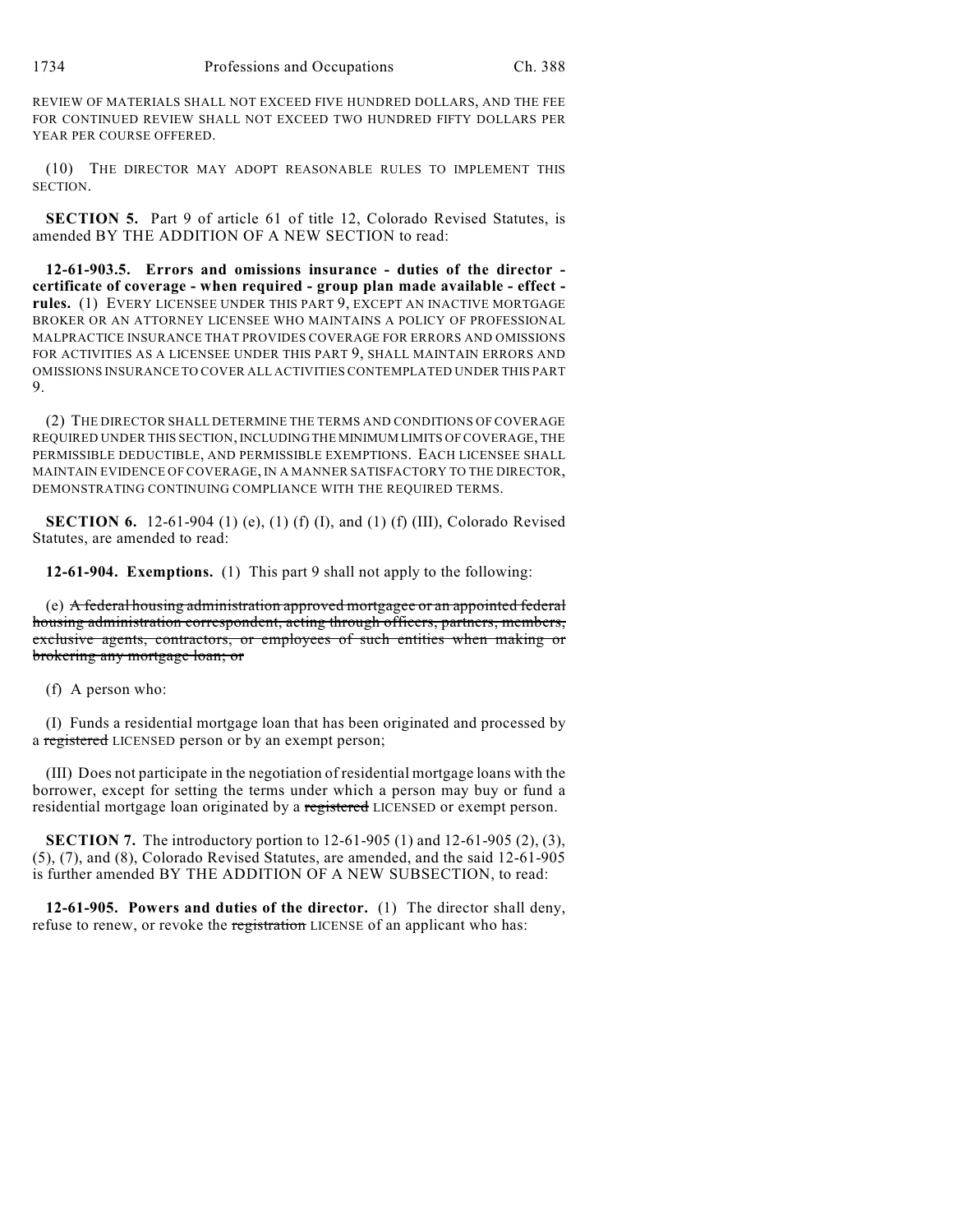(2) The director may investigate the activities of a registrant LICENSEE or other person that present grounds for disciplinary action under this part 9 or that violate section 12-61-910 (1).

(3) (a) If the director has reasonable grounds to believe that a mortgage broker is no longer qualified under subsection (1) of this section, the director may summarily suspend the mortgage broker's registration LICENSE pending a hearing to revoke the registration LICENSE. A summary suspension shall conform to article 4 of title 24, C.R.S.

(b) The director shall suspend the registration LICENSE of a MORTGAGE broker who fails to maintain the bond required by section 12-61-907 until the registrant LICENSEE complies with such section.

 $(5)$  (a) Except as provided in paragraph (b) of this subsection (5), a person whose registration LICENSE has been revoked shall not be eligible for registration LICENSURE for two years after the effective date of the revocation.

(b) If the director or an administrative law judge determines that an application contained a misstatement of fact or omitted a required disclosure due to an unintentional error, the director shall allow the applicant to correct the application. Upon receipt of the corrected and completed application, the director or administrative law judge shall not bar the applicant from being registered LICENSED on the basis of the unintentional misstatement or omission.

(7) (a) If the director has reasonable cause to believe that a person is violating this part 9, including but not limited to section 12-61-910 (1), the director may enter an order requiring such person to cease and desist such violations.

(b) THE DIRECTOR, UPON HIS OR HER OWN MOTION MAY, AND, UPON THE COMPLAINT IN WRITING OF ANY PERSON, SHALL, INVESTIGATE THE ACTIVITIES OF ANY LICENSEE OR ANY PERSON WHO ASSUMES TO ACT IN SUCH CAPACITY WITHIN THE STATE. IN ADDITION TO ANY OTHER PENALTY THAT MAY BE IMPOSED PURSUANT TO THIS PART 9, A PERSON VIOLATING ANY PROVISION OF THIS PART 9 OR ANY RULES PROMULGATED PURSUANT TO THIS ARTICLE MAY BE FINED UPON A FINDING OF MISCONDUCT BY THE DIRECTOR AS FOLLOWS:

(I) IN THE FIRST ADMINISTRATIVE PROCEEDING, A FINE NOT IN EXCESS OF ONE THOUSAND DOLLARS PER ACT OR OCCURRENCE;

(II) IN A SECOND OR SUBSEQUENT ADMINISTRATIVE PROCEEDING, A FINE NOT LESS THAN ONE THOUSAND DOLLARS NOR IN EXCESS OF TWO THOUSAND DOLLARS PER ACT OR OCCURRENCE.

(8) The director shall keep records of the persons registered LICENSED as mortgage brokers and of disciplinary proceedings. The records kept by the director shall be open to public inspection in a reasonable time and manner determined by the director.

(10) THE DIRECTOR SHALL PROMULGATE RULES TO ALLOW LICENSED MORTGAGE BROKERS TO HIRE UNLICENSED MORTGAGE BROKERS UNDER TEMPORARY LICENSES.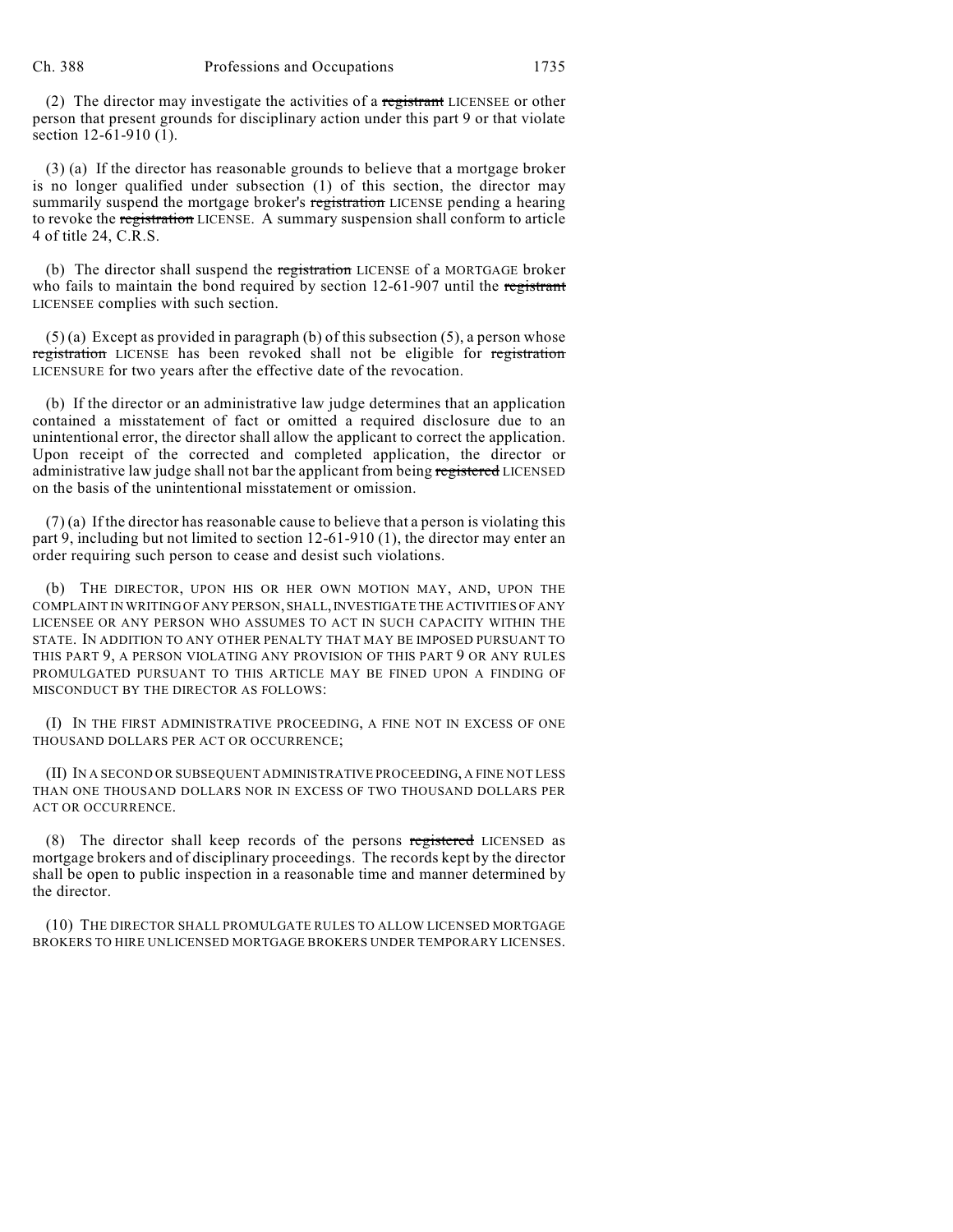IF SUCH AN UNLICENSED MORTGAGE BROKER HAS INITIATED THE APPLICATION PROCESS FOR A LICENSE, HE OR SHE SHALL BE ASSIGNED A TEMPORARY LICENSE FOR A REASONABLE PERIOD UNTIL A LICENSE IS APPROVED OR DENIED. THE LICENSED MORTGAGE BROKER WHO EMPLOYS SUCH AN UNLICENSED MORTGAGE BROKER SHALL BE HELD RESPONSIBLE UNDER ALL APPLICABLE PROVISIONS OF LAW, INCLUDING WITHOUT LIMITATION THIS PART 9 AND SECTION 38-40-105, C.R.S., FOR THE ACTIONS OF THE UNLICENSED MORTGAGE BROKER TO WHOM A TEMPORARY LICENSE HAS BEEN ASSIGNED UNDER THIS SUBSECTION (10).

**SECTION 8.** Part 9 of article 61 of title 12, Colorado Revised Statutes, is amended BY THE ADDITION OF THE FOLLOWING NEW SECTIONS to read:

**12-61-905.5. Disciplinary actions - grounds - procedures - rules.** (1) THE DIRECTOR, UPON HIS OR HER OWN MOTION, MAY, AND, UPON THE COMPLAINT IN WRITING OF ANY PERSON, SHALL, INVESTIGATE THE ACTIVITIES OF ANY MORTGAGE BROKER, AND THE DIRECTOR HAS THE POWER TO IMPOSE AN ADMINISTRATIVE FINE IN ACCORDANCE WITH SECTION 12-61-905 AND TO CENSURE A LICENSEE, TO PLACE THE LICENSEE ON PROBATION AND TO SET THE TERMS OF PROBATION, OR TO SUSPEND OR REVOKE A LICENSE WHEN THE DIRECTOR FINDS THAT THE LICENSEE HAS PERFORMED, IS PERFORMING, OR IS ATTEMPTING TO PERFORM ANY OF THE FOLLOWING ACTS:

(a) KNOWINGLY MAKING ANY MISREPRESENTATION OR KNOWINGLY MAKING USE OF ANY FALSE OR MISLEADING ADVERTISING;

(b) MAKING ANY PROMISE THAT INFLUENCES, PERSUADES, OR INDUCES ANOTHER PERSON TO DETRIMENTALLY RELY ON SUCH PROMISE WHEN THE LICENSEE COULD NOT OR DID NOT INTEND TO KEEP SUCH PROMISE;

(c) KNOWINGLY MISREPRESENTING OR MAKING FALSE PROMISES THROUGH AGENTS, SALESPERSONS, ADVERTISING, OR OTHERWISE;

(d) VIOLATING ANY PROVISION OF THE "COLORADO CONSUMER PROTECTION ACT", ARTICLE 1 OF TITLE 6, C.R.S., AND, IF THE LICENSEE HAS BEEN ASSESSED A CIVIL OR CRIMINAL PENALTY OR BEEN SUBJECT TO AN INJUNCTION UNDER SAID ACT, THE DIRECTOR SHALL REVOKE THE LICENSEE'S LICENSE;

(e) ACTING FOR MORE THAN ONE PARTY IN A TRANSACTION WITHOUT DISCLOSING ANY ACTUAL OR POTENTIAL CONFLICT OF INTEREST OR WITHOUT DISCLOSING TO ALL PARTIES ANY FIDUCIARY OBLIGATION OR OTHER LEGAL OBLIGATION OF THE MORTGAGE BROKER TO ANY PARTY;

(f) REPRESENTING OR ATTEMPTING TO REPRESENT A MORTGAGE BROKER OTHER THAN THE LICENSEE'S EMPLOYER WITHOUT THE EXPRESS KNOWLEDGE AND CONSENT OF THAT EMPLOYER;

(g) IN THE CASE OF A LICENSEE IN THE EMPLOY OF ANOTHER MORTGAGE BROKER, FAILING TO PLACE, AS SOON AFTER RECEIPT AS IS PRACTICABLY POSSIBLE, IN THE CUSTODY OF THAT LICENSED MORTGAGE BROKER-EMPLOYER ANY DEPOSIT MONEY OR OTHER MONEY OR FUND ENTRUSTED TO THE EMPLOYEE BY ANY PERSON DEALING WITH THE EMPLOYEE AS THE REPRESENTATIVE OF THAT LICENSED MORTGAGE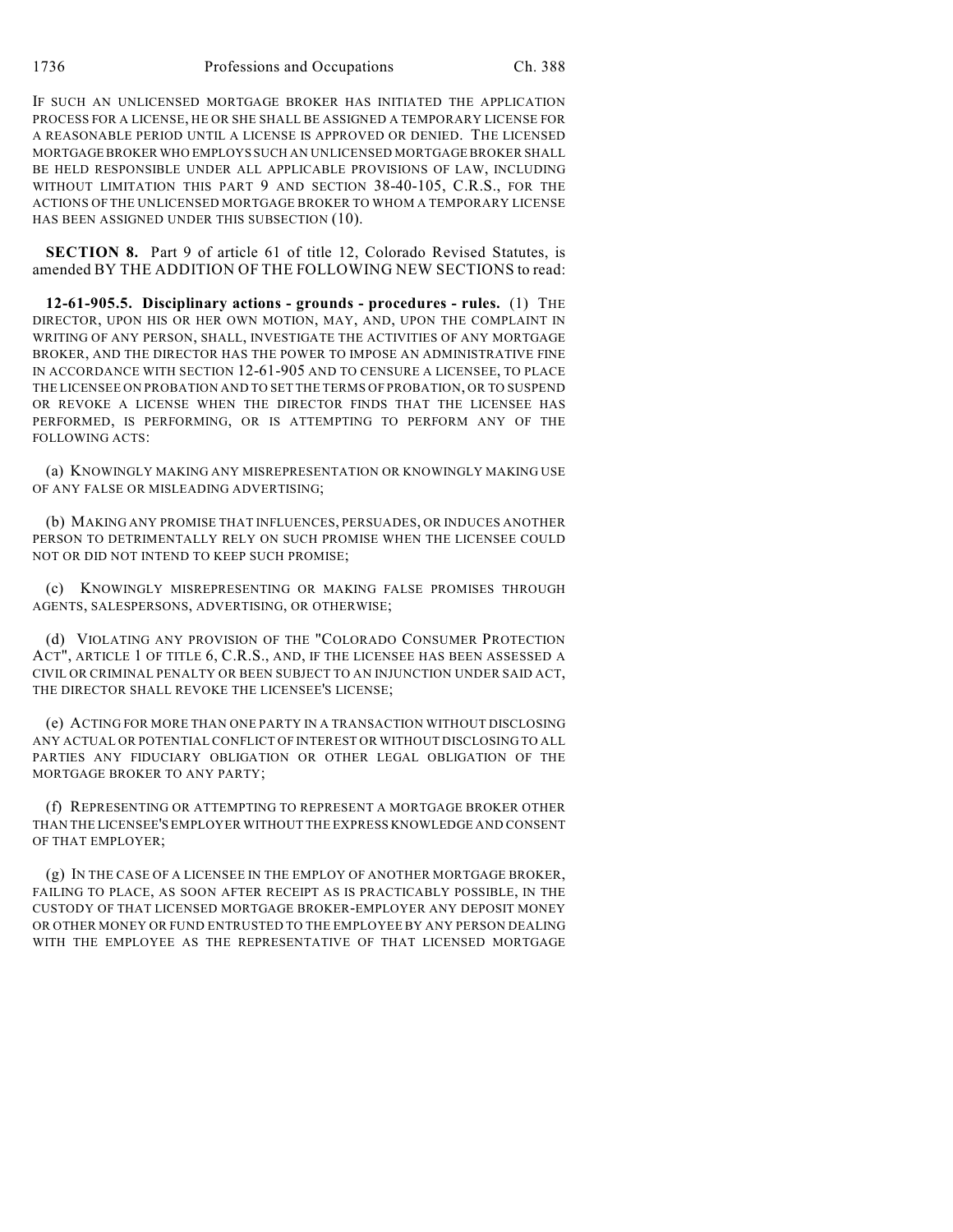## BROKER-EMPLOYER;

(h) FAILING TO ACCOUNT FOR OR TO REMIT, WITHIN A REASONABLE TIME, ANY MONEYS COMING INTO HIS OR HER POSSESSION THAT BELONG TO OTHERS, WHETHER ACTING AS A MORTGAGE BROKER, REAL ESTATE BROKER, SALESPERSON, OR OTHERWISE, AND FAILING TO KEEP RECORDS RELATIVE TO SAID MONEYS, WHICH RECORDS SHALL CONTAIN SUCH INFORMATION AS MAY BE PRESCRIBED BY THE RULES OF THE DIRECTOR RELATIVE THERETO AND SHALL BE SUBJECT TO AUDIT BY THE DIRECTOR;

(i) CONVERTING FUNDS OF OTHERS, DIVERTING FUNDS OF OTHERS WITHOUT PROPER AUTHORIZATION, COMMINGLING FUNDS OF OTHERS WITH THE LICENSEE'S OWN FUNDS, OR FAILING TO KEEP SUCH FUNDS OF OTHERS IN AN ESCROW OR A TRUSTEE ACCOUNT WITH A BANK OR RECOGNIZED DEPOSITORY IN THIS STATE, WHICH ACCOUNT MAY BE ANY TYPE OF CHECKING, DEMAND, PASSBOOK, OR STATEMENT ACCOUNT INSURED BY AN AGENCY OF THE UNITED STATES GOVERNMENT, AND TO SO KEEP RECORDS RELATIVE TO THE DEPOSIT THAT CONTAIN SUCH INFORMATION AS MAY BE PRESCRIBED BY THE RULES OF THE DIRECTOR RELATIVE THERETO, WHICH RECORDS SHALL BE SUBJECT TO AUDIT BY THE DIRECTOR;

(j) FAILING TO PROVIDE THE PARTIES TO A RESIDENTIAL MORTGAGE LOAN TRANSACTION WITH SUCH INFORMATION AS MAY BE PRESCRIBED BY THE RULES OF THE DIRECTOR;

(k) FAILING TO MAINTAIN POSSESSION, FOR FUTURE USE OR INSPECTION BY AN AUTHORIZED REPRESENTATIVE OF THE DIRECTOR, FOR A PERIOD OF FOUR YEARS, OF THE DOCUMENTS OR RECORDS PRESCRIBED BY THE RULES OF THE DIRECTOR OR TO PRODUCE SUCH DOCUMENTS OR RECORDS UPON REASONABLE REQUEST BY THE DIRECTOR OR BY AN AUTHORIZED REPRESENTATIVE OF THE DIRECTOR;

(l) PAYING A COMMISSION OR VALUABLE CONSIDERATION FOR PERFORMING ANY OF THE FUNCTIONS OF A MORTGAGE BROKER, AS DESCRIBED IN THIS PART 9, TO ANY PERSON NOT LICENSED UNDER THIS PART 9; EXCEPT THAT A LICENSED MORTGAGE BROKER MAY PAY A FINDER'S FEE OR A SHARE OF ANY COMMISSION ON A COOPERATIVE SALE WHEN SUCH PAYMENT IS MADE TO A MORTGAGE BROKER LICENSED IN ANOTHER STATE OR COUNTRY. IF SUCH STATE OR COUNTRY DOES NOT LICENSE MORTGAGE BROKERS, THEN THE PAYEE SHALL BE A CITIZEN OR RESIDENT OF SAID STATE OR COUNTRY AND REPRESENT THAT THE PAYEE IS IN THE MORTGAGE BROKERAGE BUSINESS IN SAID STATE OR COUNTRY.

(m) DISREGARDING OR VIOLATING ANY PROVISION OF THIS PART 9 OR OF ANY RULE ADOPTED BY THE DIRECTOR PURSUANT TO THIS PART 9; VIOLATING ANY LAWFUL ORDERS OF THE DIRECTOR; OR AIDING AND ABETTING A VIOLATION OF ANY RULE, ORDER OF THE DIRECTOR, OR PROVISION OF THIS PART 9;

(n) CONVICTION OF, ENTERING A PLEA OF GUILTY TO, OR ENTERING A PLEA OF NOLO CONTENDERE TO ANY CRIME IN ARTICLE 3 OF TITLE 18, C.R.S., IN PARTS 1 TO 4 OF ARTICLE 4 OF TITLE 18, C.R.S., IN ARTICLE 5 OF TITLE 18, C.R.S., IN PART 3 OF ARTICLE 8 OF TITLE 18, C.R.S., IN ARTICLE 15 OF TITLE 18, C.R.S., IN ARTICLE 17 OF TITLE 18,C.R.S., OR ANY OTHER LIKE CRIME UNDER COLORADO LAW, FEDERAL LAW, OR THE LAWS OF OTHER STATES. A CERTIFIED COPY OF THE JUDGMENT OF A COURT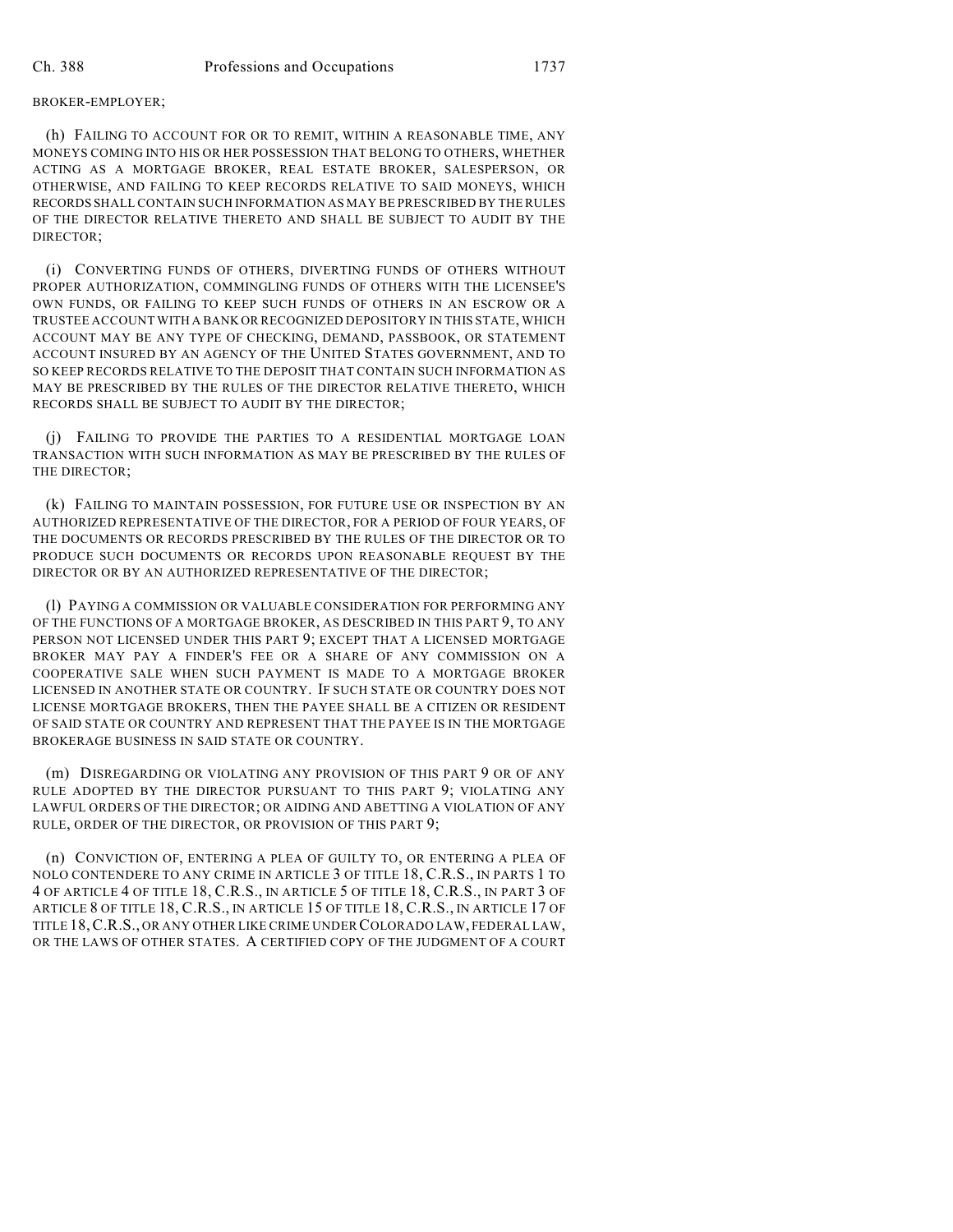OF COMPETENT JURISDICTION OF SUCH CONVICTION OR OTHER OFFICIAL RECORD INDICATING THAT SUCH PLEA WAS ENTERED SHALL BE CONCLUSIVE EVIDENCE OF SUCH CONVICTION OR PLEA IN ANY HEARING UNDER THIS PART 9.

(o) VIOLATING OR AIDING AND ABETTING IN THE VIOLATION OF THE COLORADO OR FEDERAL FAIR HOUSING LAWS;

(p) FAILING TO IMMEDIATELY NOTIFY THE DIRECTOR IN WRITING OF A CONVICTION, PLEA, OR VIOLATION PURSUANT TO PARAGRAPH (n) OR (o) OF THIS SUBSECTION (1);

(q) HAVING DEMONSTRATED UNWORTHINESS OR INCOMPETENCY TO ACT AS A MORTGAGE BROKER BY CONDUCTING BUSINESS IN SUCH A MANNER AS TO ENDANGER THE INTEREST OF THE PUBLIC;

(r) FAILING TO EXERCISE REASONABLE SUPERVISION OVER THE ACTIVITIES OF LICENSED EMPLOYEES;

(s) PROCURING, OR ATTEMPTING TO PROCURE, A MORTGAGE BROKER'S LICENSE OR RENEWING, REINSTATING, OR REACTIVATING, OR ATTEMPTING TO RENEW, REINSTATE, OR REACTIVATE, A MORTGAGE BROKER'S LICENSE BY FRAUD, MISREPRESENTATION, OR DECEIT OR BY MAKING A MATERIAL MISSTATEMENT OF FACT IN AN APPLICATION FOR SUCH LICENSE;

(t) CLAIMING, ARRANGING FOR, OR TAKING ANY SECRET OR UNDISCLOSED AMOUNT OF COMPENSATION, COMMISSION, OR PROFIT OR FAILING TO REVEAL TO THE LICENSEE'S PRINCIPAL OR EMPLOYER THE FULL AMOUNT OF SUCH LICENSEE'S COMPENSATION, COMMISSION, OR PROFIT IN CONNECTION WITH ANY ACTS FOR WHICH A LICENSE IS REQUIRED UNDER THIS PART 9;

(u) EXERCISING AN OPTION TO PURCHASE IN ANY AGREEMENT AUTHORIZING OR EMPLOYING SUCH LICENSEE TO SELL, BUY, OR EXCHANGE REAL ESTATE FOR COMPENSATION OR COMMISSION EXCEPT WHEN SUCH LICENSEE, PRIOR TO OR COINCIDENT WITH ELECTION TO EXERCISE SUCH OPTION TO PURCHASE, REVEALS IN WRITING TO THE LICENSEE'S PRINCIPAL OR EMPLOYER THE FULL AMOUNT OF THE LICENSEE'S PROFIT AND OBTAINS THE WRITTEN CONSENT OF SUCH PRINCIPAL OR EMPLOYER APPROVING THE AMOUNT OF SUCH PROFIT;

(v) FRAUD, MISREPRESENTATION, DECEIT, OR CONVERSION OF TRUST FUNDS THAT RESULTS IN THE PAYMENT OF ANY CLAIM PURSUANT TO THIS PART 9 OR THAT RESULTS IN THE ENTRY OF A CIVIL JUDGMENT FOR DAMAGES;

(w) ANY OTHER CONDUCT, WHETHER OF THE SAME OR A DIFFERENT CHARACTER THAN SPECIFIED IN THIS SUBSECTION (1), THAT EVINCES A LACK OF GOOD FAITH AND FAIR DEALING;

(x) HAVING HAD A MORTGAGE BROKER'S LICENSE SUSPENDED OR REVOKED IN ANY JURISDICTION, OR HAVING HAD ANY DISCIPLINARY ACTION TAKEN AGAINST THE MORTGAGE BROKER IN ANY OTHER JURISDICTION. A CERTIFIED COPY OF THE ORDER OF DISCIPLINARY ACTION SHALL BE PRIMA FACIE EVIDENCE OF SUCH DISCIPLINARY ACTION.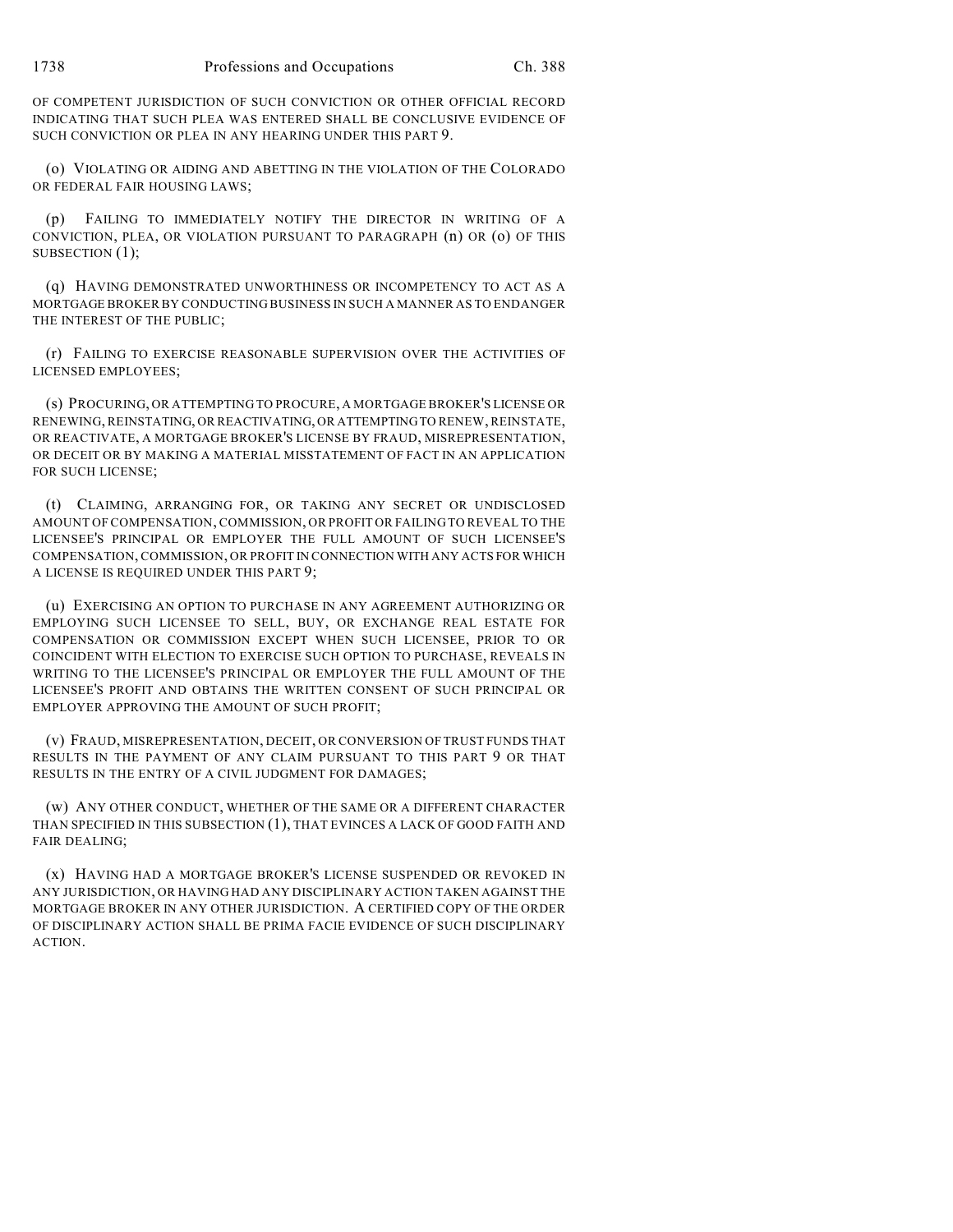(2) IF A FIRM, PARTNERSHIP, LIMITED LIABILITY COMPANY, ASSOCIATION, OR CORPORATION OPERATING UNDER THE LICENSE OF A MORTGAGE BROKER DESIGNATED AND LICENSED AS A REPRESENTATIVE OF SAID FIRM, PARTNERSHIP, LIMITED LIABILITY COMPANY, ASSOCIATION, OR CORPORATION IS GUILTY OF ANY OF THE ACTS SET OUT IN SUBSECTION (1) OF THIS SECTION, THE DIRECTOR MAY SUSPEND OR REVOKE THE RIGHT OF THE FIRM, PARTNERSHIP, LIMITED LIABILITY COMPANY, ASSOCIATION, OR CORPORATION TO CONDUCT ITS BUSINESS UNDER THE LICENSE OF SAID MORTGAGE BROKER, WHETHER OR NOT THE DESIGNATED MORTGAGE BROKER HAD PERSONAL KNOWLEDGE THEREOF AND WHETHER OR NOT THE DIRECTOR SUSPENDS OR REVOKES THE INDIVIDUAL LICENSE OF SAID MORTGAGE BROKER.

(3) UPON REQUEST OF THE DIRECTOR, WHEN ANY MORTGAGE BROKER IS A PARTY TO ANY SUIT OR PROCEEDING, EITHER CIVIL OR CRIMINAL, ARISING OUT OF ANY TRANSACTION INVOLVING A RESIDENTIAL MORTGAGE LOAN AND WHEN SUCH MORTGAGE BROKER PARTICIPATED IN SUCH TRANSACTION IN HIS OR HER CAPACITY AS A LICENSED MORTGAGE BROKER, IT SHALL BE THE DUTY OF SUCH MORTGAGE BROKER TO SUPPLY TO THE DIRECTOR A COPY OF THE COMPLAINT, INDICTMENT, INFORMATION, OR OTHER INITIATING PLEADING AND THE ANSWER FILED, IF ANY, AND TO ADVISE THE DIRECTOR OF THE DISPOSITION OF THE CASE AND OF THE NATURE AND AMOUNT OF ANY JUDGMENT, VERDICT, FINDING, OR SENTENCE THAT MAY BE MADE, ENTERED, OR IMPOSED THEREIN.

(4) THIS PART 9 SHALL NOT BE CONSTRUED TO RELIEVE ANY PERSON FROM CIVIL LIABILITY OR CRIMINAL PROSECUTION UNDER THE LAWS OF THIS STATE.

(5) COMPLAINTS OF RECORD IN THE OFFICE OF THE DIRECTOR AND THE RESULTS OF STAFF INVESTIGATIONS MAY, IN THE DISCRETION OF THE DIRECTOR, BE CLOSED TO PUBLIC INSPECTION, EXCEPT AS PROVIDED BY COURT ORDER, DURING THE INVESTIGATORY PERIOD AND UNTIL DISMISSED OR UNTIL NOTICE OF HEARING AND CHARGES ARE SERVED ON A LICENSEE.

(6) WHEN A COMPLAINT OR AN INVESTIGATION DISCLOSES AN INSTANCE OF MISCONDUCT THAT, IN THE OPINION OF THE DIRECTOR, DOES NOT WARRANT FORMAL ACTION BY THE DIRECTOR BUT THAT SHOULD NOT BE DISMISSED AS BEING WITHOUT MERIT, THE DIRECTOR MAY SEND A LETTER OF ADMONITION BY CERTIFIED MAIL, RETURN RECEIPT REQUESTED, TO THE LICENSEE AGAINST WHOM A COMPLAINT WAS MADE AND A COPY THEREOF TO THE PERSON MAKING THE COMPLAINT, BUT THE LETTER SHALL ADVISE THE LICENSEE THAT THE LICENSEE HAS THE RIGHT TO REQUEST IN WRITING, WITHIN TWENTY DAYS AFTER PROVEN RECEIPT, THAT FORMAL DISCIPLINARY PROCEEDINGS BE INITIATED TO ADJUDICATE THE PROPRIETY OF THE CONDUCT UPON WHICH THE LETTER OF ADMONITION IS BASED. IF SUCH REQUEST IS TIMELY MADE, THE LETTER OF ADMONITION SHALL BE DEEMED VACATED, AND THE MATTER SHALL BE PROCESSED BY MEANS OF FORMAL DISCIPLINARY PROCEEDINGS.

(7) ALL ADMINISTRATIVE FINES COLLECTED PURSUANT TO THIS SECTION SHALL BE TRANSMITTED TO THE STATE TREASURER, WHO SHALL CREDIT THE SAME TO THE MORTGAGE BROKER LICENSING CASH FUND CREATED IN SECTION 12-61-908.

(8) (a) THE DIRECTOR SHALL NOT CONSIDER AN APPLICATION FOR LICENSURE FROM A PERSON WHOSE LICENSE HAS BEEN REVOKED UNTIL TWO YEARS AFTER THE DATE OF REVOCATION.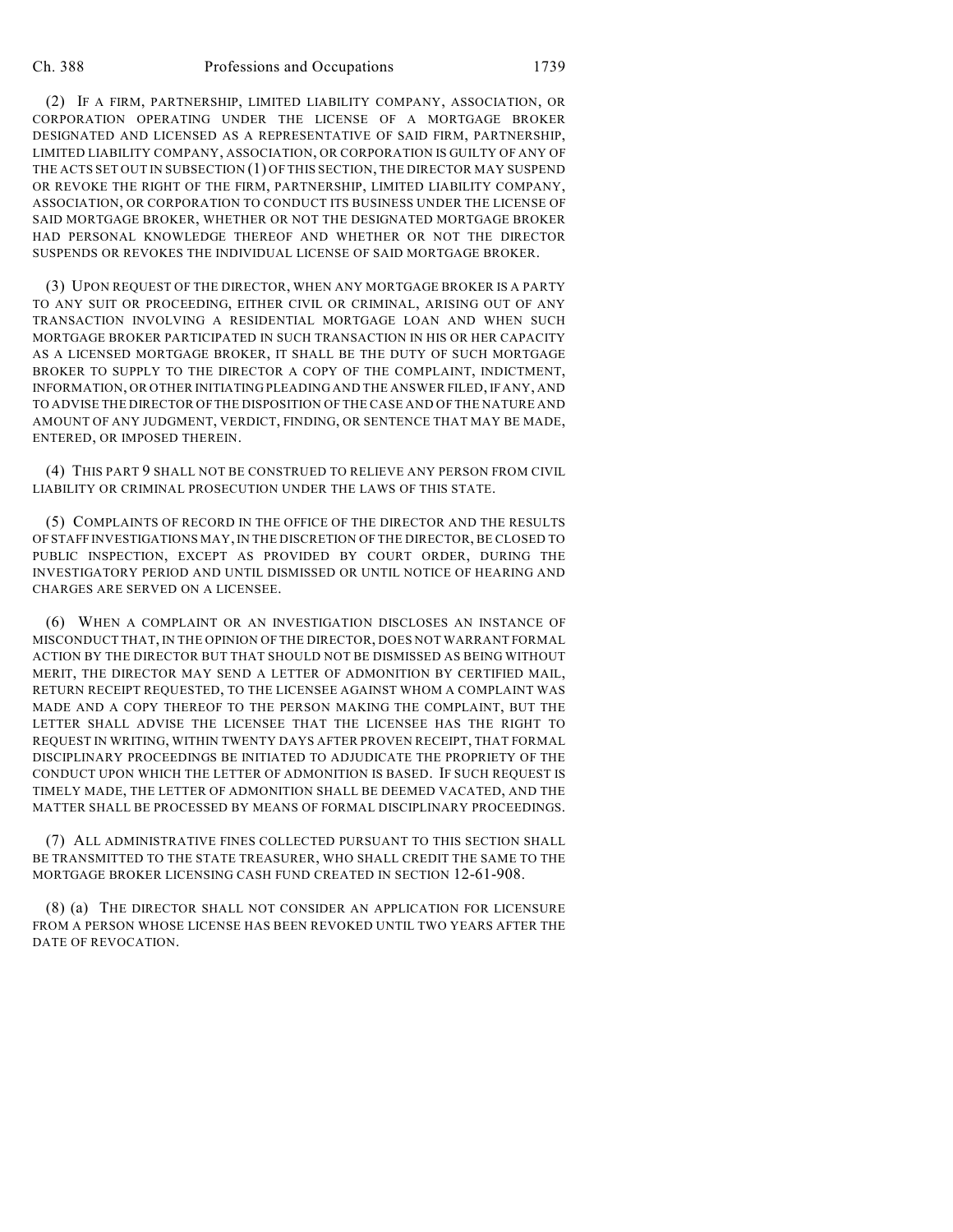1740 Professions and Occupations Ch. 388

(b) IF A PERSON'S LICENSE WAS SUSPENDED OR REVOKED DUE TO CONDUCT THAT RESULTED IN FINANCIAL LOSS TO ANOTHER PERSON, NO NEW LICENSE SHALL BE GRANTED, NOR SHALL A SUSPENDED LICENSE BE REINSTATED, UNTIL FULL RESTITUTION HAS BEEN MADE TO THE PERSON SUFFERING SUCH FINANCIAL LOSS. THE AMOUNT OF RESTITUTION SHALL INCLUDE INTEREST, REASONABLE ATTORNEY FEES, AND COSTS OF ANY SUIT OR OTHER PROCEEDING UNDERTAKEN IN AN EFFORT TO RECOVER THE LOSS.

(9) WHEN THE DIRECTOR OR THE DIVISION BECOMES AWARE OF FACTS OR CIRCUMSTANCES THAT FALL WITHIN THE JURISDICTION OF A CRIMINAL JUSTICE OR OTHER LAW ENFORCEMENT AUTHORITY UPON INVESTIGATION OF THE ACTIVITIES OF A LICENSEE, THE DIRECTOR OR DIVISION SHALL, IN ADDITION TO THE EXERCISE OF ITS AUTHORITY UNDER THIS PART 9, REFER AND TRANSMIT SUCH INFORMATION, WHICH MAY INCLUDE ORIGINALS OR COPIES OF DOCUMENTS AND MATERIALS, TO ONE OR MORE CRIMINAL JUSTICE OR OTHER LAW ENFORCEMENT AUTHORITIES FOR INVESTIGATION AND PROSECUTION AS AUTHORIZED BY LAW.

**12-61-905.6. Hearing - administrative law judge - review - rules.** (1) EXCEPT AS OTHERWISE PROVIDED IN THIS SECTION, ALL PROCEEDINGS BEFORE THE DIRECTOR WITH RESPECT TO DISCIPLINARY ACTIONS AND DENIAL OF LICENSURE UNDER THIS PART 9, AT THE DISCRETION OF THE DIRECTOR, MAY BE CONDUCTED BY AN ADMINISTRATIVE LAW JUDGE PURSUANT TO SECTIONS 24-4-104 AND 24-4-105, C.R.S.

(2) PROCEEDINGS SHALL BE HELD IN THE COUNTY WHERE THE DIRECTOR HAS HIS OR HER OFFICE OR IN SUCH OTHER PLACE AS THE DIRECTOR MAY DESIGNATE. IF THE LICENSEE IS EMPLOYED BY ANOTHER LICENSED MORTGAGE BROKER OR BY A REAL ESTATE BROKER, THE DIRECTOR SHALL ALSO NOTIFY THE LICENSEE'S EMPLOYER BY MAILING, BY FIRST-CLASS MAIL, A COPY OF THE WRITTEN NOTICE REQUIRED UNDER SECTION 24-4-104 (3),C.R.S., TO THE EMPLOYER'S LAST-KNOWN BUSINESS ADDRESS.

(3) AN ADMINISTRATIVE LAW JUDGE SHALL CONDUCT ALL HEARINGS FOR DENYING, SUSPENDING, OR REVOKING A LICENSE OR CERTIFICATE ON BEHALF OF THE DIRECTOR, SUBJECT TO APPROPRIATIONS MADE TO THE DEPARTMENT OF PERSONNEL. EACH ADMINISTRATIVE LAW JUDGE SHALL BE APPOINTED PURSUANT TO PART 10 OF ARTICLE 30 OF TITLE 24, C.R.S. THE ADMINISTRATIVE LAW JUDGE SHALL CONDUCT THE HEARING IN ACCORDANCE WITH SECTIONS 24-4-104 AND 24-4-105, C.R.S. NO LICENSE SHALL BE DENIED, SUSPENDED, OR REVOKED UNTIL THE DIRECTOR HAS MADE HIS OR HER DECISION.

(4) THE DECISION OF THE DIRECTOR IN ANY DISCIPLINARY ACTION OR DENIAL OF LICENSURE UNDER THIS SECTION IS SUBJECT TO JUDICIAL REVIEW UNDER SECTION 24-4-106, C.R.S. IN ORDER TO EFFECTUATE THE PURPOSES OF THIS PART 9, THE DIRECTOR HAS THE POWER TO PROMULGATE RULES PURSUANT TO ARTICLE 4 OF TITLE 24, C.R.S.

(5) IN A JUDICIAL REVIEW PROCEEDING, THE COURT MAY STAY THE EXECUTION OR EFFECT OF ANY FINAL ORDER OF THE DIRECTOR; BUT A HEARING SHALL BE HELD AFFORDING THE PARTIES AN OPPORTUNITY TO BE HEARD FOR THE PURPOSE OF DETERMINING WHETHER THE PUBLIC HEALTH, SAFETY, AND WELFARE WOULD BE ENDANGERED BY STAYING THE DIRECTOR'S ORDER. IF THE COURT DETERMINES THAT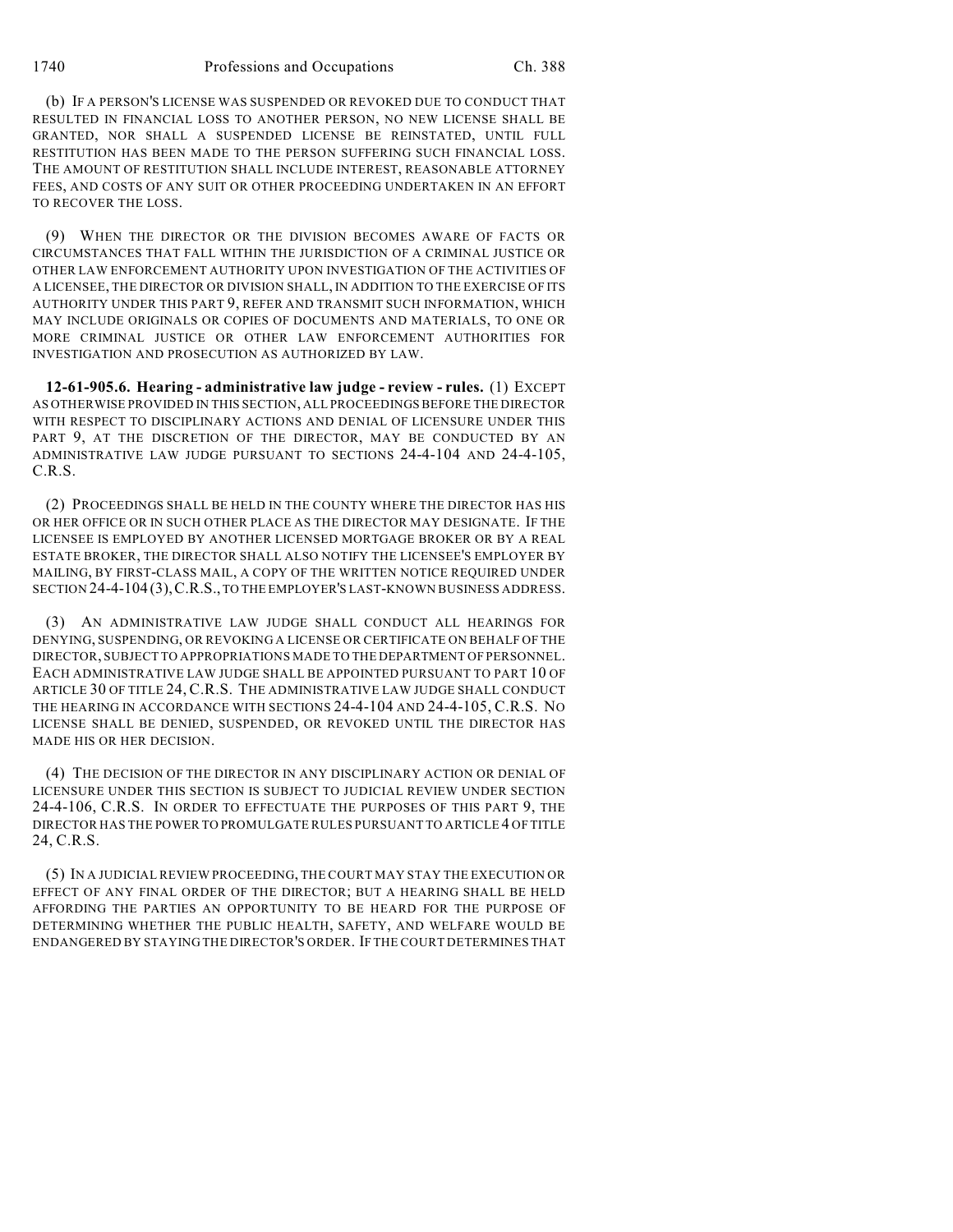THE ORDER SHOULD BE STAYED, IT SHALL ALSO DETERMINE AT THE HEARING THE AMOUNT OF THE BOND AND ADEQUACY OF THE SURETY, WHICH BOND SHALL BE CONDITIONED UPON THE FAITHFUL PERFORMANCE BY SUCH PETITIONER OF ALL OBLIGATIONS AS A MORTGAGE BROKER AND UPON THE PROMPT PAYMENT OF ALL DAMAGES ARISING FROM OR CAUSED BY THE DELAY IN THE TAKING EFFECT OF OR ENFORCEMENT OF THE ORDER COMPLAINED OF AND FOR ALL COSTS THAT MAY BE ASSESSED OR REQUIRED TO BE PAID IN CONNECTION WITH SUCH PROCEEDINGS.

(6) IN ANY HEARING CONDUCTED BY THE DIRECTOR IN WHICH THERE IS A POSSIBILITY OF THE DENIAL, SUSPENSION, OR REVOCATION OF A LICENSE BECAUSE OF THE CONVICTION OF A FELONY OR OF A CRIME INVOLVING MORAL TURPITUDE, THE DIRECTOR SHALL BE GOVERNED BY SECTION 24-5-101, C.R.S.

**12-61-905.7. Subpoena - misdemeanor.** (1) THE DIRECTOR OR THE ADMINISTRATIVE LAW JUDGE APPOINTED FOR HEARINGS MAY ISSUE A SUBPOENA COMPELLING THE ATTENDANCE AND TESTIMONY OF WITNESSES AND THE PRODUCTION OF BOOKS, PAPERS, OR RECORDS PURSUANT TO AN INVESTIGATION OR HEARING OF THE DIRECTOR. SUCH SUBPOENAS SHALL BE SERVED IN THE SAME MANNER AS SUBPOENAS ISSUED BY DISTRICT COURTS AND SHALL BE ISSUED WITHOUT DISCRIMINATION BETWEEN PUBLIC OR PRIVATE PARTIES REQUIRING THE ATTENDANCE OF WITNESSES AND THE PRODUCTION OF DOCUMENTS AT HEARINGS. IF A PERSON FAILS OR REFUSES TO OBEY A SUBPOENA ISSUED BY THE DIRECTOR OR THE APPOINTED ADMINISTRATIVE LAW JUDGE, THE DIRECTOR MAY PETITION THE DISTRICT COURT HAVING JURISDICTION FOR ISSUANCE OF A SUBPOENA IN THE PREMISES, AND THE COURT SHALL, IN A PROPER CASE, ISSUE ITS SUBPOENA.

(2) ANY PERSON WHO WILLFULLY FAILS OR NEGLECTS TO APPEAR AND TESTIFY OR TO PRODUCE BOOKS, PAPERS, OR RECORDS REQUIRED BY SUBPOENA, DULY SERVED UPON HIM OR HER IN ANY MATTER CONDUCTED UNDER THIS PART 9, IS GUILTY OF A MISDEMEANOR AND, UPON CONVICTION THEREOF, SHALL BE PUNISHED BY A FINE OF ONE HUNDRED DOLLARS, OR IMPRISONMENT IN THE COUNTY JAIL FOR NOT MORE THAN THIRTY DAYS FOR EACH SUCH OFFENSE, OR BY BOTH SUCH FINE AND IMPRISONMENT. EACH DAY SUCH PERSON SO REFUSES OR NEGLECTS CONSTITUTES A SEPARATE OFFENSE.

**12-61-910.3. Rule-making authority.** THE DIRECTOR SHALL HAVE THE AUTHORITY TO PROMULGATE RULES AS NECESSARY TO ENABLE THE DIRECTOR TO CARRY OUT THE DIRECTOR'S DUTIES UNDER THIS PART 9.

**SECTION 9.** 12-61-907 (1), Colorado Revised Statutes, is amended to read:

**12-61-907. Bond required.** (1) Prior to registration BEFORE RECEIVING A LICENSE, an applicant for registration shall post with the director a surety bond, or an alternative authorized by article 35 of title 11, C.R.S., of twenty-five thousand dollars. A registered LICENSED mortgage broker shall maintain such bond at all times.

**SECTION 10.** 12-61-908, Colorado Revised Statutes, is amended to read:

**12-61-908. Fees.** (1) The director may set the fee FEES for registration ISSUANCE AND RENEWAL OF LICENSES under this part 9. The fee FEES shall be set in  $\pi$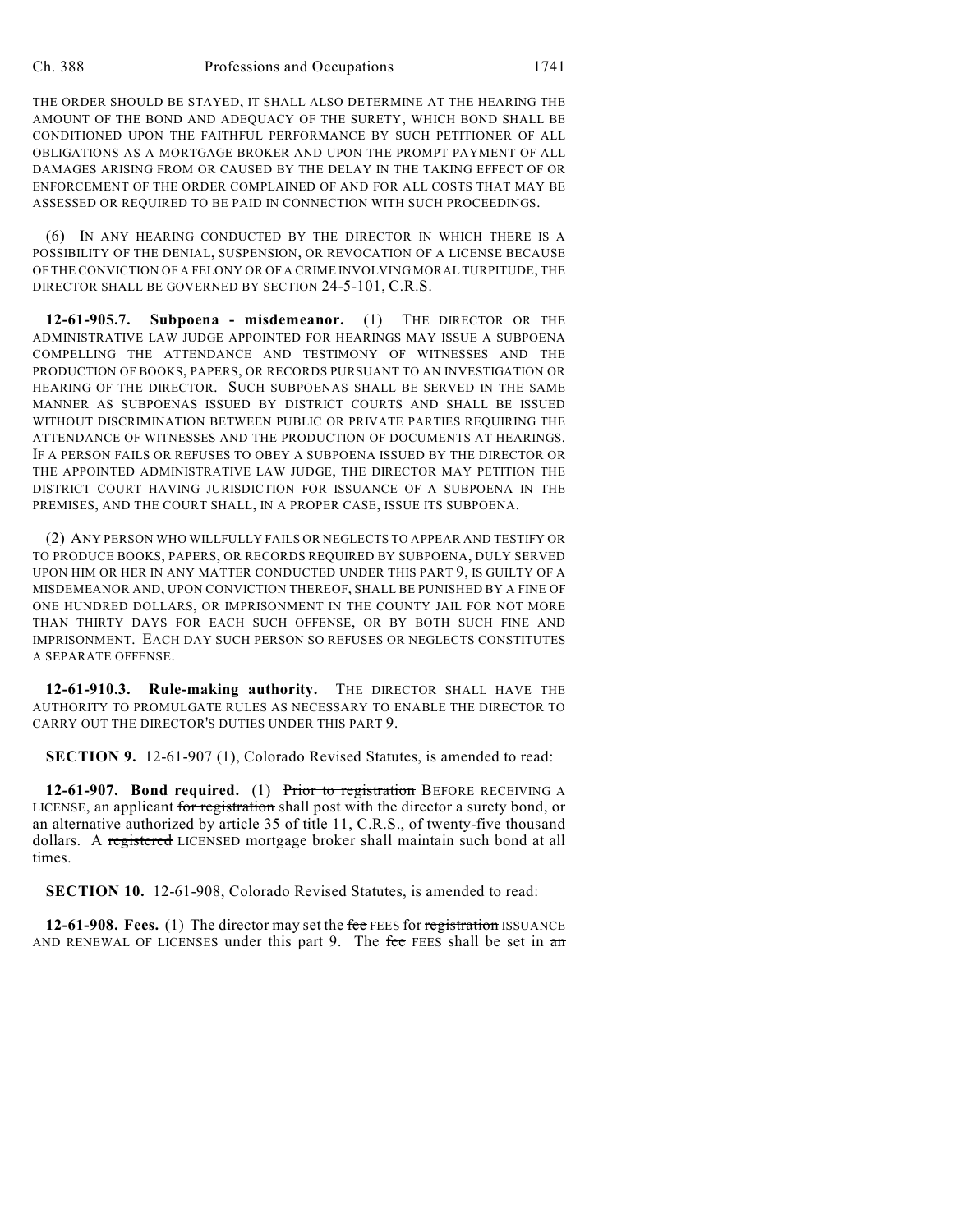1742 Professions and Occupations Ch. 388

amount, not to exceed two hundred dollars, AMOUNTS that offsets OFFSET the direct and indirect costs of implementing this part 9 AND SECTION 38-40-105, C.R.S. The moneys collected pursuant to this section shall be transferred to the state treasurer, who shall credit them to the mortgage broker registration LICENSING cash fund.

(2) There is hereby created in the state treasury the mortgage broker registration LICENSING cash fund. Moneys in the fund shall be spent only to implement this part 9 AND SECTION 38-40-105,C.R.S., and shall not revert to the general fund at the end of the fiscal year. The fund shall be subject to annual appropriation by the general assembly.

**SECTION 11.** 12-61-910 (1) and (2), Colorado Revised Statutes, are amended to read:

**12-61-910. Violations - injunctions.** (1) (a) Brokering a mortgage or practicing as a mortgage broker without registering under this part 9 shall be ANY NATURAL PERSON, FIRM, PARTNERSHIP, LIMITED LIABILITY COMPANY, OR ASSOCIATION OR ANY CORPORATION VIOLATING THIS PART 9 BY ACTING AS A MORTGAGE BROKER IN THIS STATE WITHOUT HAVING OBTAINED A LICENSE OR BY ACTING AS A MORTGAGE BROKER AFTER THAT PERSON'S LICENSE HAS BEEN REVOKED OR DURING ANY PERIOD FOR WHICH SAID LICENSE MAY HAVE BEEN SUSPENDED IS GUILTY OF a class 1 misdemeanor and shall be punished as provided in section 18-1.3-501, C.R.S.; EXCEPT THAT, IF THE VIOLATOR IS NOT A NATURAL PERSON, THE VIOLATOR SHALL BE PUNISHED BY A FINE OF NOT MORE THAN FIVE THOUSAND DOLLARS.

(b) Each mortgage brokered by an unregistered UNLICENSED person shall be a separate violation of this subsection (1).

(2) The director may forward information concerning possible violations of the law committed by or complaints filed against a mortgage broker to the attorney general, a district attorney, or a state or federal law enforcement agency.

**SECTION 12.** 12-61-911 (1) and (2), Colorado Revised Statutes, are amended to read:

**12-61-911. Repeal.** (1) The provisions of section 24-34-104, C.R.S., concerning the termination schedule for regulatory bodies of the state unless extended, apply to the registration LICENSING of mortgage brokers under this part 9.

(2) The sunset review, performed pursuant to section 24-34-104, C.R.S., shall include an analysis of the number and types of complaints and whether the registration LICENSING of mortgage brokers correlates with the public being protected from fraudulent activities.

**SECTION 13.** Part 9 of article 61 of title 12, Colorado Revised Statutes, is amended BY THE ADDITION OF A NEW SECTION to read:

**12-61-911.5. Acts of employee - mortgage broker's liability.** AN UNLAWFUL ACT OR VIOLATION OF THIS PART 9 UPON THE PART OF AN EMPLOYEE, OFFICER, OR MEMBER OF A LICENSED MORTGAGE BROKER SHALL NOT BE CAUSE FOR DISCIPLINARY ACTION AGAINST A MORTGAGE BROKER UNLESS IT APPEARS THAT THE MORTGAGE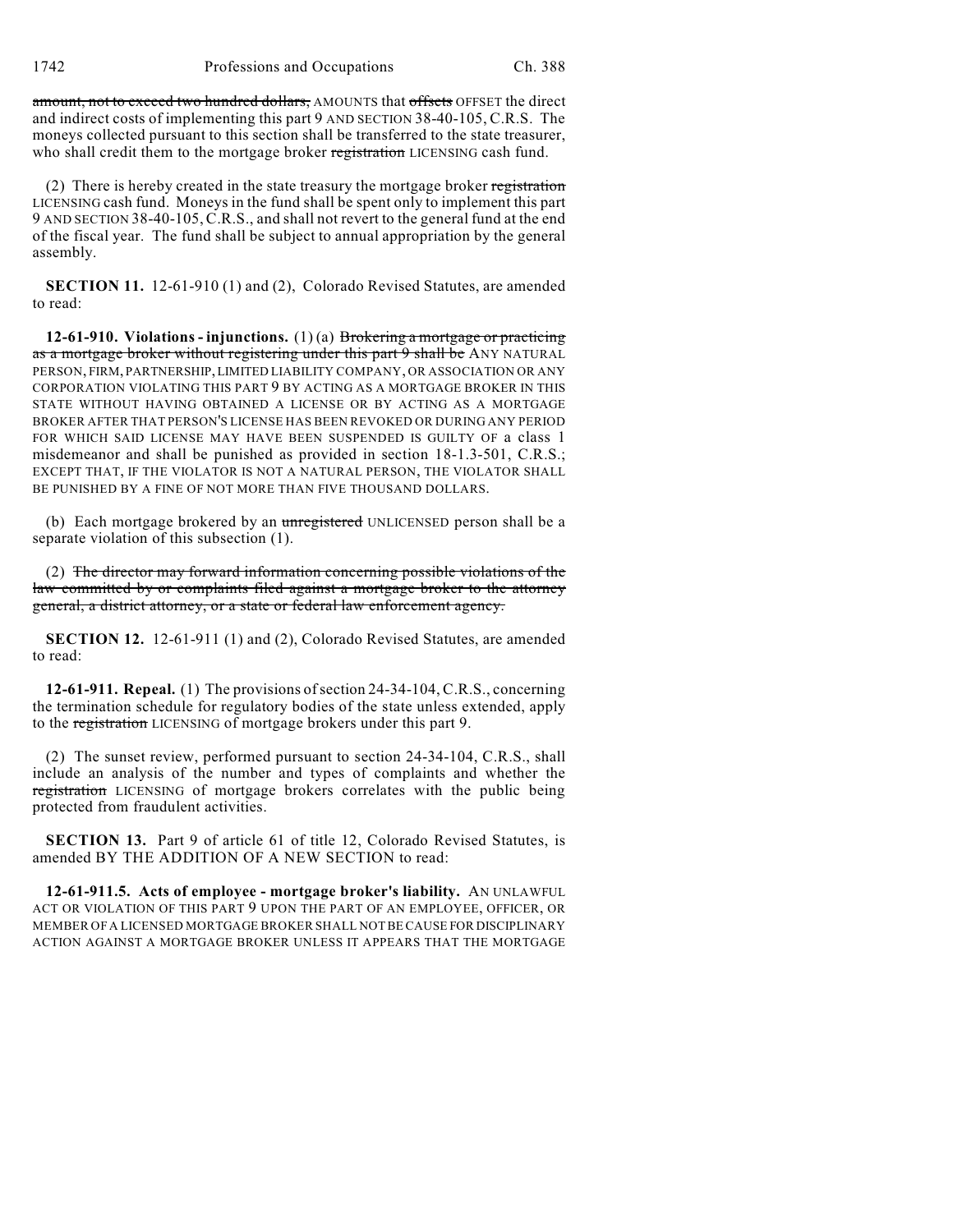BROKER KNEW OR SHOULD HAVE KNOWN OF THE UNLAWFUL ACT OR VIOLATION OR HAD BEEN NEGLIGENT IN THE SUPERVISION OF THE EMPLOYEE.

**SECTION 14.** 38-40-105 (1), Colorado Revised Statutes, is amended BY THE ADDITION OF A NEW PARAGRAPH to read:

**38-40-105. Prohibited acts by originators of certain mortgage loans.** (1) The following acts by any mortgage broker or mortgage originator with respect to any loan that is secured by a first or subordinate mortgage or deed or trust lien against a dwelling are prohibited:

(f) TO KNOWINGLY FACILITATE THE CONSUMMATION OF A MORTGAGE LOAN TRANSACTION THAT VIOLATES, OR THAT IS CONNECTED WITH A VIOLATION OF, SUBSECTION (1.5) OF THIS SECTION.

**SECTION 15.** 38-40-105, Colorado Revised Statutes, is amended BY THE ADDITION OF A NEW SUBSECTION to read:

**38-40-105. Prohibited acts by originators of certain mortgage loans**  definitions. (1.5) (a) A MORTGAGE BROKER OR THE BROKER'S AGENT SHALL PROVIDE THE BORROWER WITH DRAFT COPIES OF THE MORTGAGE LOAN AGREEMENT AND ALL OTHER DOCUMENTS MATERIAL TO THE TRANSACTION, COMPLETED TO THE EXTENT POSSIBLE IN ACCORDANCE WITH GOOD-FAITH ESTIMATES, AT LEAST ONE BUSINESS DAY BEFORE CLOSING. THERE SHALL BE NO BLANK SPACES REMAINING ON THE AGREEMENT FORM AND NO CHANGE TO ANY MATERIAL TERM OF THE AGREEMENT OR OF ANY ACCOMPANYING DOCUMENT DURING THIS TIME.

(b) AS USED IN THIS SUBSECTION (1.5), "DOCUMENTS MATERIAL TO THE TRANSACTION" INCLUDE, WITHOUT LIMITATION, THE DEED OF CONVEYANCE, EXCEPT IN THE CASE OF A REFINANCING, THE LOAN AGREEMENT, AND THE TITLE DOCUMENTS IF REQUESTED BY THE BORROWER.

**SECTION 16. Appropriation.** In addition to any other appropriation, there is hereby appropriated, out of any moneys in the mortgage broker registration cash fund created in Section 12-61-908 (2), Colorado Revised Statutes, not otherwise appropriated, to the department of regulatory agencies, for the fiscal year beginning July 1, 2007, the sum of four hundred twenty-two thousand four hundred sixty-three dollars (\$422,463), cash funds, and 1.8 FTE, or so much thereof as may be necessary, for the implementation of this act. Of said sum, fifty-nine thousand two hundred ninety-nine dollars (\$59,299) shall be allocated to the executive director's office for the purchase of legal services from the department of law and three hundred sixty-three thousand one hundred sixty-four dollars (\$363,164) and 1.8 FTE shall be allocated to the division of real estate.

**SECTION 17. Appropriation.** (1) (a) In addition to any other appropriation, there is hereby appropriated, to the department of law, for the fiscal year beginning July 1, 2007, the sum of fifty-nine thousand two hundred ninety-nine dollars (\$59,299) and 0.5 FTE, or so much thereof as may be necessary, for the provision of legal services to the department of regulatory agencies related to the implementation of this act. Said sum shall be from cash funds exempt received from the department of regulatory agencies, executive director's office out of the